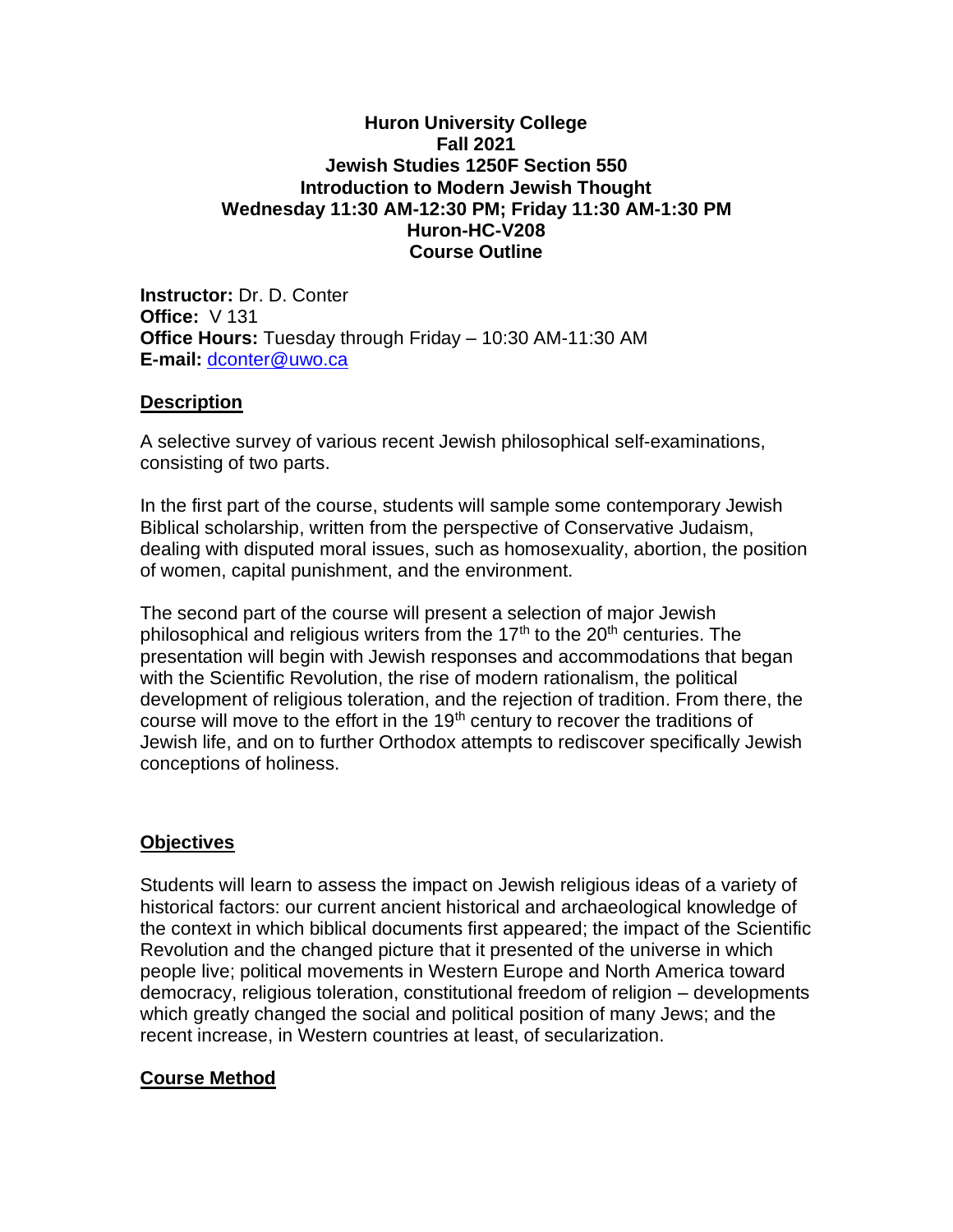Lecture; with professor/student and student/professor question/answer exchanges.

# **Texts**

Richard Elliott Friedman and Shawna Dolansky, *The Bible Now* (Oxford: Oxford University Press, 2011).

Alan T Levenson, *An Introduction to Modern Jewish Thinkers: From Spinoza to Soloveitchik, second edition* (Lanham MD: Rowman & Littlefield, 2006).

## **Assessment**:

Students' grades will be determined on the basis of **two very short essays for which no outside research is required** – each 3-4 pages in length, and **each worth 33 %** – for a total of **66 %**.

There will also be a **final examination** worth **34 %**.

1. **The due dates for the essays are Friday, October 8 and Friday, November 12.**

The essays **MUST** be submitted in hard copy at the Huron University College essay dropbox by noon on the relevant due dates. The essays **MUST** uploaded to **owl.ca** as PDF files or by noon on the relevant due dates. For each essay, the topic will appear on **owl.ca** at approximately 10 AM, 48 hours preceding the due date. **Note that you have** *48 hours* **in which to complete each assignment. Obviously, you need to arrange your work schedule appropriately.**

**Under no circumstances will extensions be granted by me acting alone Students who fail to submit an essay on time must consult the Academic Counsellor. In such a case, if there is a recommendation from the Academic Counsellor, students who get such a recommendation from the academic Counsellor must submit their assignments within 48 hours of the Academic Counsellor's recommendation. Notwithstanding the above, students who FOR ANY REASON AT ALL fail to submit the two essays at the appropriate time will not be permitted to write the final exam.**

2. The **final exam** will be written during the final exam period at a date and time specified by the University.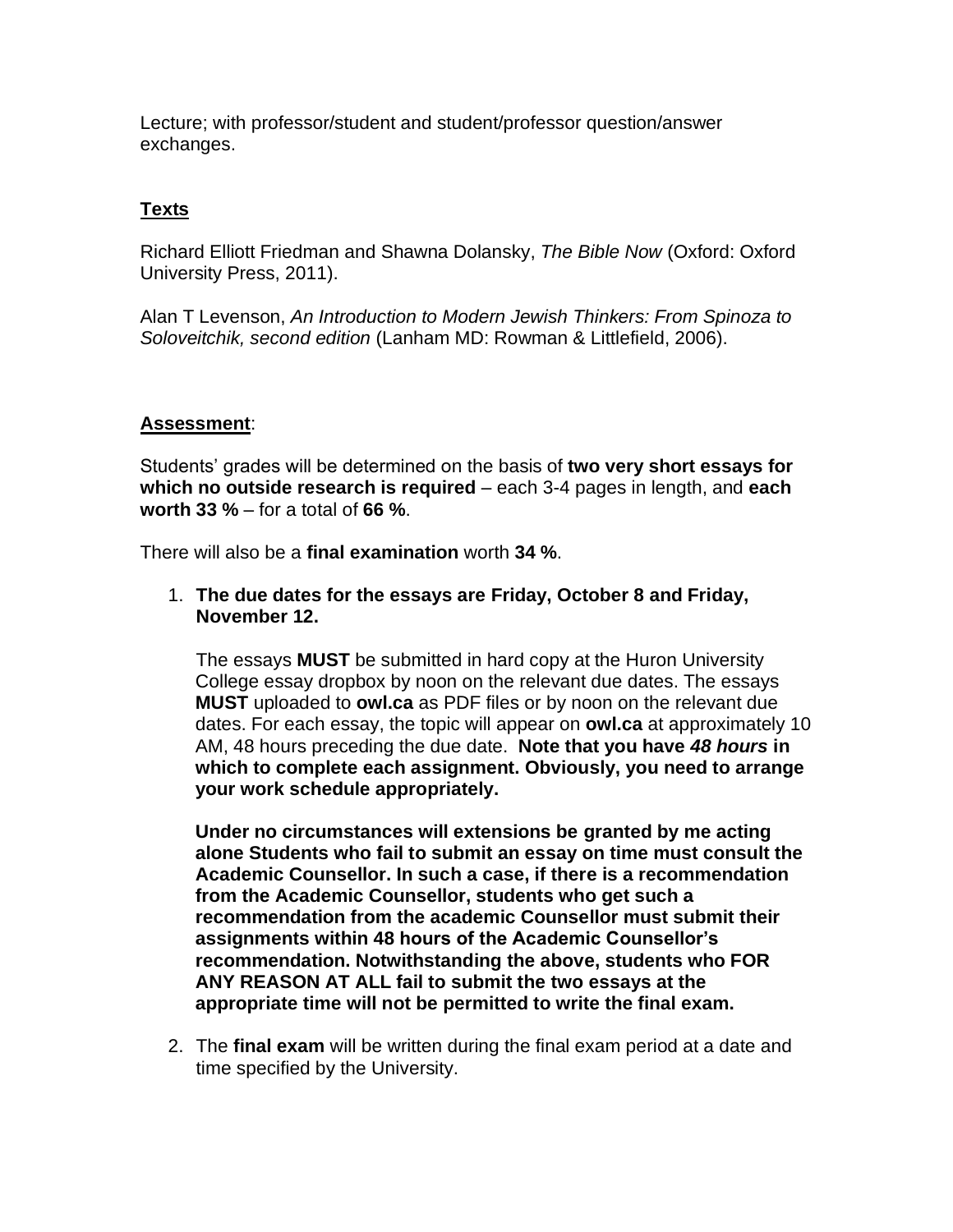Students who for any reason at all miss the scheduled final exam and are granted permission to write the special final on the date specified by the College must understand that both the content and the format of the special final may be different from the regularly scheduled final exam.

## **Syllabus**

**Week 1 September 8-10 (Note that the class on September 8 will be cancelled due to the fact that the 8th is the second day of Rosh Hashanah.)** Friedman and Dolansky, Preface, Chapter 1

**Week 2 September 13-17**

Friedman and Dolansky, Chapter 1 continued

**Week 3 September 20-24 (Note that the class on September 22 will not be cancelled despite the fact that the 22nd is the second full day of Sukkot; and, strictly speaking, no work is permitted. Of course, no one will be penalized for not attending class.)**

Friedman and Dolansky, Chapter 2

**Week 4 September 27-October 1 (Note that the class on September 29 will not be cancelled despite the fact that the 29th is Simchat Torah, and again, no work is permitted. Of course, no one will be penalized for not attending class.)**

Friedman and Dolansky, Chapter 3

## **Week 5, October 4- 8**

Friedman and Dolansky, Chapter 4

**Week 6 October 11-15**

Friedman and Dolansky, Chapter 5

**Week 7 October 18-22**

Friedman and Dolansky, Chapter 5

## **Week 8 October 25-29**

Levenson, Introduction, Chapters 1-2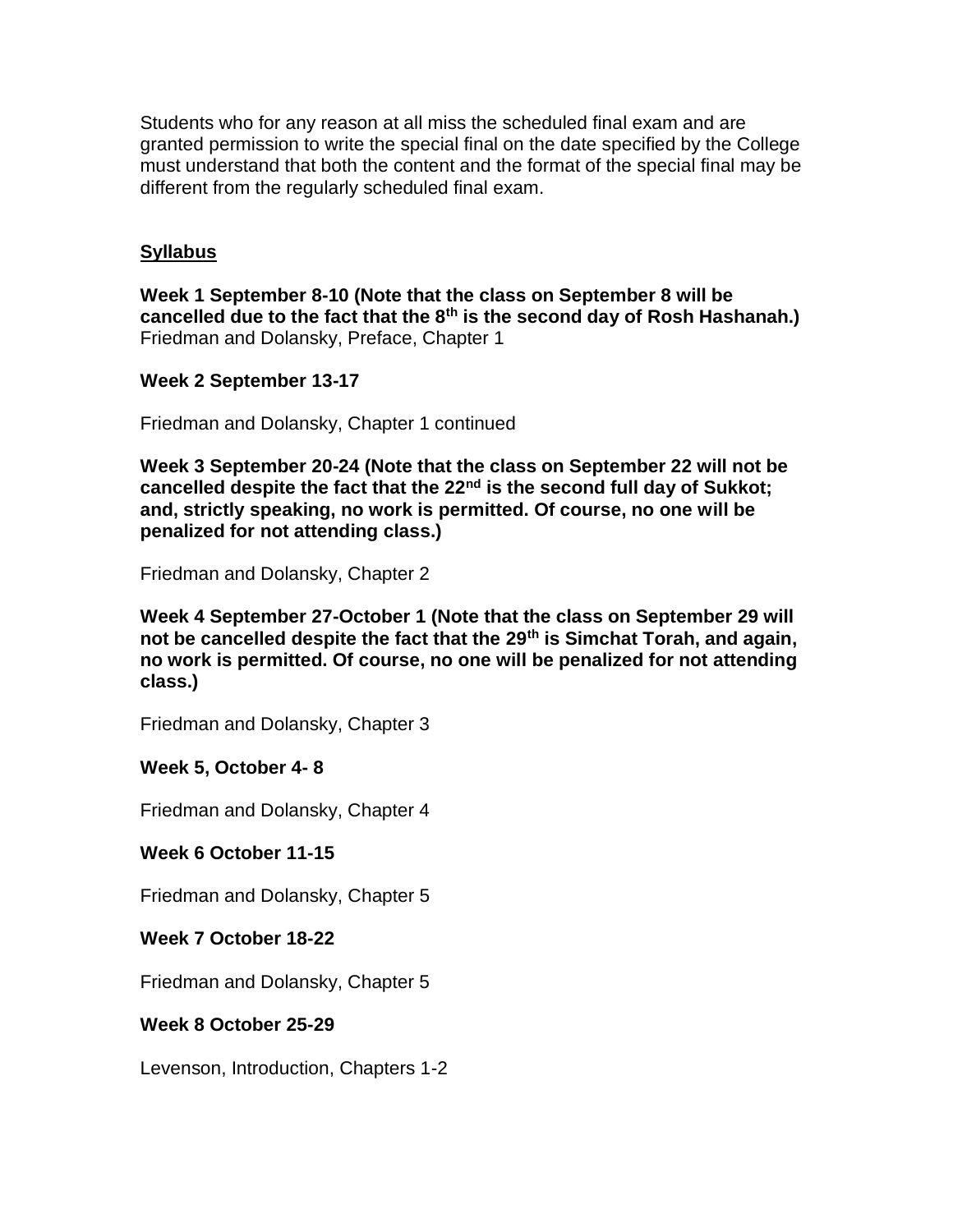**Week 9 November 1-5**

## **Note: No classes – Reading Week**

### **Week 10 November 8-12**

Levenson, Chapters 3-4

## **Week 11 November 15-19**

Levenson, Chapters 5-7

### **Week 12 November 22-26**

Levenson, Chapters 8-9

## **Week 13 November 29-December 3**

Levenson, Chapters 10-11

**Week 14 December 6-8** Review, examination material



## **Appendix to Course Outlines: Academic Policies & Regulations 2021 - 2022**

#### **Prerequisite and Antirequisite Information**

Students are responsible for ensuring that they have successfully completed all course prerequisites and that they have not completed any course antirequisites.Unless you have either the requisites for this course or written special permission from your Dean to enroll in it, you may be removed from this course and it will be deleted from your record. This decision may not be appealed. You will receive no adjustment to your fees in the event that you are dropped from a course for failing to have the necessary prerequisites.

#### **Pandemic Contingency**

In the event of a COVID-19 resurgence during the course that necessitates the course delivery moving away from face-to-face interaction, all remaining course content will be delivered entirely online, typically using a combination of synchronous instruction (i.e., at the times indicated in the timetable) and asynchronous material (e.g., posted on OWL for students to view at their convenience). Any remaining assessments will also be conducted online at the discretion of the course instructor. In the unlikely event that changes to the grading scheme are necessary, these changes will be clearly communicated as soon as possible.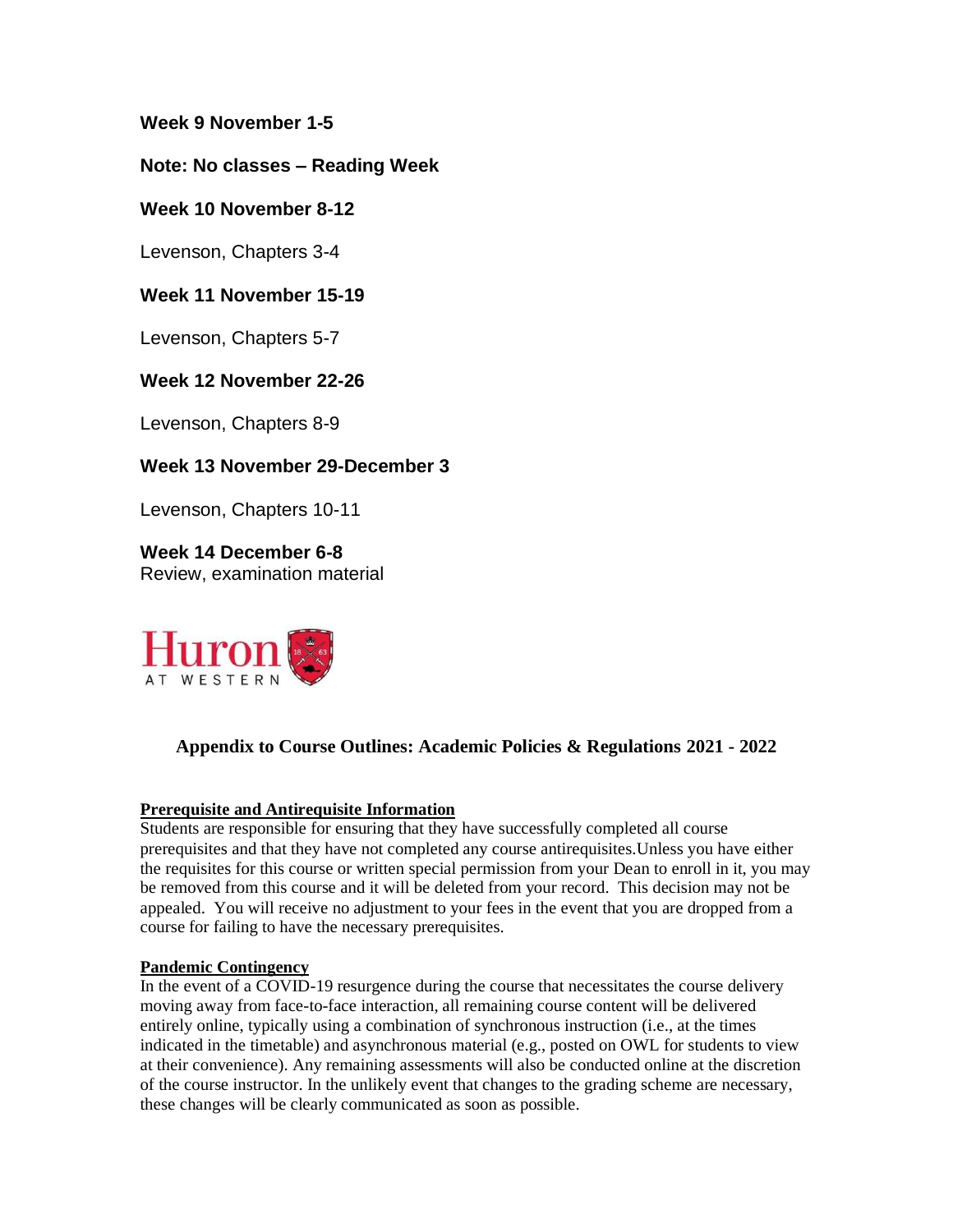### **Student Code of Conduct**

Membership in the community of Huron University College and Western University implies acceptance by every student of the principle of respect for the rights, responsibilities, dignity and well-being of others and a readiness to support an environment conducive to the intellectual and personal growth of all who study, work and live within it. Upon registration, students assume the responsibilities that such registration entails. While in the physical or online classroom, students are expected to behave in a manner that supports the learning environment of others. Please review the Student Code of Conduct at:

[https://huronatwestern.ca/sites/default/files/Res%20Life/Student%20Code%20of%20Conduct%2](https://huronatwestern.ca/sites/default/files/Res%20Life/Student%20Code%20of%20Conduct%20-%20Revised%20September%202019.pdf) [0-%20Revised%20September%202019.pdf.](https://huronatwestern.ca/sites/default/files/Res%20Life/Student%20Code%20of%20Conduct%20-%20Revised%20September%202019.pdf)

#### **Attendance Regulations for Examinations**

A student is entitled to be examined in courses in which registration is maintained, subject to the following limitations:

- 1) A student may be debarred from writing the final examination for failure to maintain satisfactory academic standing throughout the year.
- 2) Any student who, in the opinion of the instructor, is absent too frequently from class or laboratory periods in any course will be reported to the Dean of the Faculty offering the course (after due warning has been given). On the recommendation of the Department concerned, and with the permission of the Dean of that Faculty, the student will be debarred from taking the regular examination in the course. The Dean of the Faculty offering the course will communicate that decision to the Dean of the Faculty of registration.

Review the policy on Attendance Regulations for Examinations here: [https://www.uwo.ca/univsec/pdf/academic\\_policies/exam/attendance.pdf.](https://www.uwo.ca/univsec/pdf/academic_policies/exam/attendance.pdf)

#### **Statement on Academic Offences**

Scholastic offences are taken seriously and students are directed to read the appropriate policy, specifically, the definition of what constitutes a Scholastic Offence, at the following website: [https://www.uwo.ca/univsec/pdf/academic\\_policies/appeals/scholastic\\_discipline\\_undergrad.pdf.](https://www.uwo.ca/univsec/pdf/academic_policies/appeals/scholastic_discipline_undergrad.pdf) The appeals process is also outlined in this policy as well as more generally at the following website: [https://www.uwo.ca/univsec/pdf/academic\\_policies/appeals/appealsundergrad.pdf.](https://www.uwo.ca/univsec/pdf/academic_policies/appeals/appealsundergrad.pdf)

### **Turnitin.com**

All required papers may be subject to submission for textual similarity review to the commercial plagiarism detection software under license to the University for the detection of plagiarism. All papers submitted for such checking will be included as source documents in the reference database for the purpose of detecting plagiarism of papers subsequently submitted to the system. Use of the service is subject to the licensing agreement, currently between The University of Western Ontario and Turnitin.com [\(http://www.turnitin.com\)](http://www.turnitin.com/).

### **Statement on Use of Electronic Devices**

It is not appropriate to use electronic devices (such as, but not limited to, laptops, cell phones) in the classroom for non-classroom activities. Such activity is disruptive and distracting to other students and to the instructor, and can inhibit learning. Students are expected to respect the classroom environment and to refrain from inappropriate use of technology and other electronic devices in class.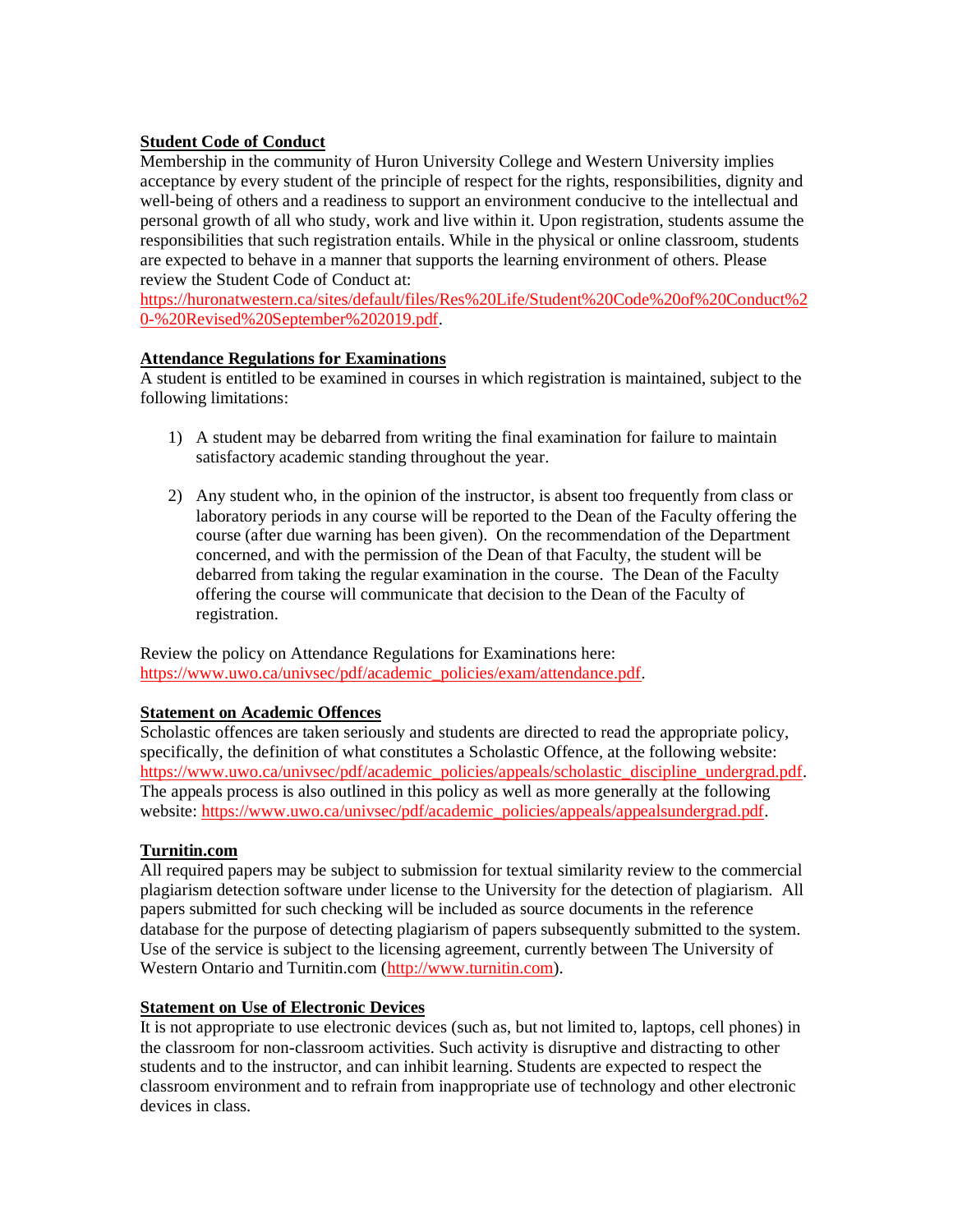### **Statement on Use of Personal Response Systems ("Clickers")**

Personal Response Systems ("clickers") may be used in some classes. If clickers are to be used in a class, it is the responsibility of the student to ensure that the device is activated and functional. Students must see their instructor if they have any concerns about whether the clicker is malfunctioning. Students must use only their own clicker. If clicker records are used to compute a portion of the course grade:

- the use of somebody else's clicker in class constitutes a scholastic offence
- the possession of a clicker belonging to another student will be interpreted as an attempt to commit a scholastic offence.

### **Academic Consideration for Missed Work**

Students who are seeking academic consideration for missed work during the semester may submit a self-reported absence form online provided that the absence is **48 hours or less** and the other conditions specified in the Senate policy at

[https://www.uwo.ca/univsec/pdf/academic\\_policies/appeals/accommodation\\_illness.pdf](https://www.uwo.ca/univsec/pdf/academic_policies/appeals/accommodation_illness.pdf) are met.

Students whose absences are expected to last **longer than 48 hours**, or where the other conditions detailed in the policy are not met (e.g., work is worth more than 30% of the final grade, the student has already used 2 self-reported absences, the absence is during the final exam period), may receive academic consideration by submitting a Student Medical Certificate (for illness) or other appropriate documentation (for compassionate grounds). The Student Medical Certificate is available online at

[https://www.uwo.ca/univsec/pdf/academic\\_policies/appeals/medicalform.pdf.](https://www.uwo.ca/univsec/pdf/academic_policies/appeals/medicalform.pdf)

All students pursuing academic consideration, regardless of type, must contact their instructors no less than 24 hours following the end of the period of absence to clarify how they will be expected to fulfill the academic responsibilities missed during their absence. **Students are reminded that they should consider carefully the implications of postponing tests or midterm exams or delaying submission of work, and are encouraged to make appropriate decisions based on their specific circumstances.**

Students who have conditions for which academic accommodation is appropriate, such as disabilities or ongoing or chronic health conditions, should work with Accessible Education Services to determine appropriate forms of accommodation. Further details concerning policies and procedures may be found at: [http://academicsupport.uwo.ca/.](http://academicsupport.uwo.ca/)

#### **Policy on Academic Consideration for a Medical/ Non-Medical Absence**

### **(a) Consideration on Medical Grounds for assignments worth** *less than 10%* **of final grade: Consult Instructor Directly and Contact Academic Advising**

When seeking consideration on **medical grounds** for assignments worth *less than 10%* of the final course grade, and if the student has exceeded the maximum number of permissible Self-Reported absences, the student should contact the instructor directly. The student need only share broad outlines of the medical situation. The instructor **may** require the student to submit documentation to the academic advisors, in which case she or he will advise the student and inform the academic advisors to expect documentation. If documentation is requested, the student will need to complete and submit the **Student Medical Certificate**. The instructor may not collect medical documentation. The advisors will contact the instructor when the medical documentation is received, and will outline the severity and duration of the medical challenge as expressed on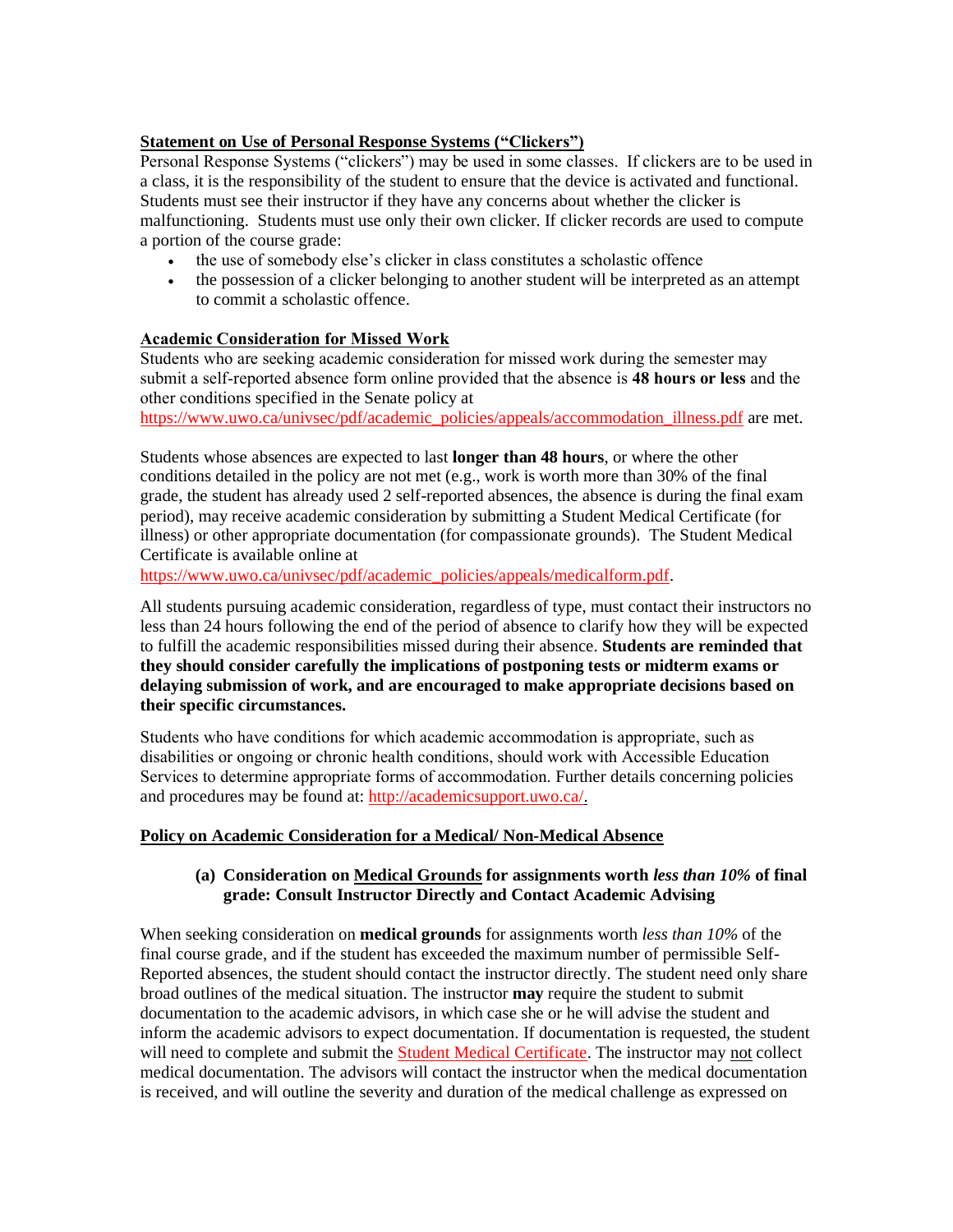the Student Medical Certificate and in any other supporting documentation. The student will be informed that the instructor has been notified of the presence of medical documentation, and will be instructed to work as quickly as possible with the instructor on an agreement for accommodation.

### **(b) Consideration on Non-Medical Grounds: Consult Huron Support Services/Academic Advising, or email [huronsss@uwo.ca.](mailto:huronsss@uwo.ca)**

Students seeking academic consideration for a **non-medical** absence (e.g. varsity sports, religious, compassionate, or bereavement) will be required to provide appropriate documentation where the conditions for a Self-Reported Absence have not been met, including where the student has exceeded the maximum number of permissible Self-Reported. All consideration requests must include a complete[d Consideration Request Form.](https://huronatwestern.ca/sites/default/files/Forms/Academic%20Consideration%20Request%20Form%202020.pdf) Late penalties may apply at the discretion of the instructor.

Please review the full policy on Academic Consideration for medical and non-medical absence at: [https://www.uwo.ca/univsec/pdf/academic\\_policies/appeals/accommodation\\_illness.pdf.](https://www.uwo.ca/univsec/pdf/academic_policies/appeals/accommodation_illness.pdf) Consult [Huron Academic Advising](https://huronatwestern.ca/student-life/student-services/academic-advising/) at [huronsss@uwo.ca](mailto:huronsss@uwo.ca) for any further questions or information.

### **Support Services**

For advice on course selections, degree requirements, and for assistance with requests for medical accommodation, students should email an Academic Advisor in Huron's Student Support Services a[t huronsss@uwo.ca.](mailto:huronsss@uwo.ca) An outline of the range of services offered is found on the Huron website at: [https://huronatwestern.ca/student-life/student-services/.](https://huronatwestern.ca/student-life/student-services/)

Department Chairs, Program Directors and Coordinators are also able to answer questions about individual programs. Contact information can be found on the Huron website at: [https://huronatwestern.ca/contact/faculty-staff-directory/.](https://huronatwestern.ca/contact/faculty-staff-directory/)

If you think that you are too far behind to catch up or that your workload is not manageable, you should consult your Academic Advisor. If you are considering reducing your workload by dropping one or more courses, this must be done by the appropriate deadlines. Please refer to the Advising website, <https://huronatwestern.ca/student-life/student-services/academic-advising/> or review the list of official Sessional Dates on the Academic Calendar, available here: [http://www.westerncalendar.uwo.ca/SessionalDates.cfm.](http://www.westerncalendar.uwo.ca/SessionalDates.cfm)

You should consult with the course instructor and the Academic Advisor who can help you consider alternatives to dropping one or more courses. Note that dropping a course may affect OSAP and/or Scholarship/Bursary eligibility.

Huron Student Support Services:<https://huronatwestern.ca/student-life/student-services/> Office of the Registrar: <https://registrar.uwo.ca/> Student Quick Reference Guide:<https://huronatwestern.ca/student-life/student-services/#1> Academic Support & Engagement:<http://academicsupport.uwo.ca/> Huron University College Student Council: [https://huronatwestern.ca/student-life/beyond](https://huronatwestern.ca/student-life/beyond-classroom/hucsc/)[classroom/hucsc/](https://huronatwestern.ca/student-life/beyond-classroom/hucsc/) 

Western USC[: http://westernusc.ca/your-services/#studentservices](http://westernusc.ca/your-services/#studentservices)

### **Mental Health & Wellness Support at Huron and Western**

University students may encounter setbacks from time to time that can impact academic performance. Huron offers a variety of services that are here to support your success and